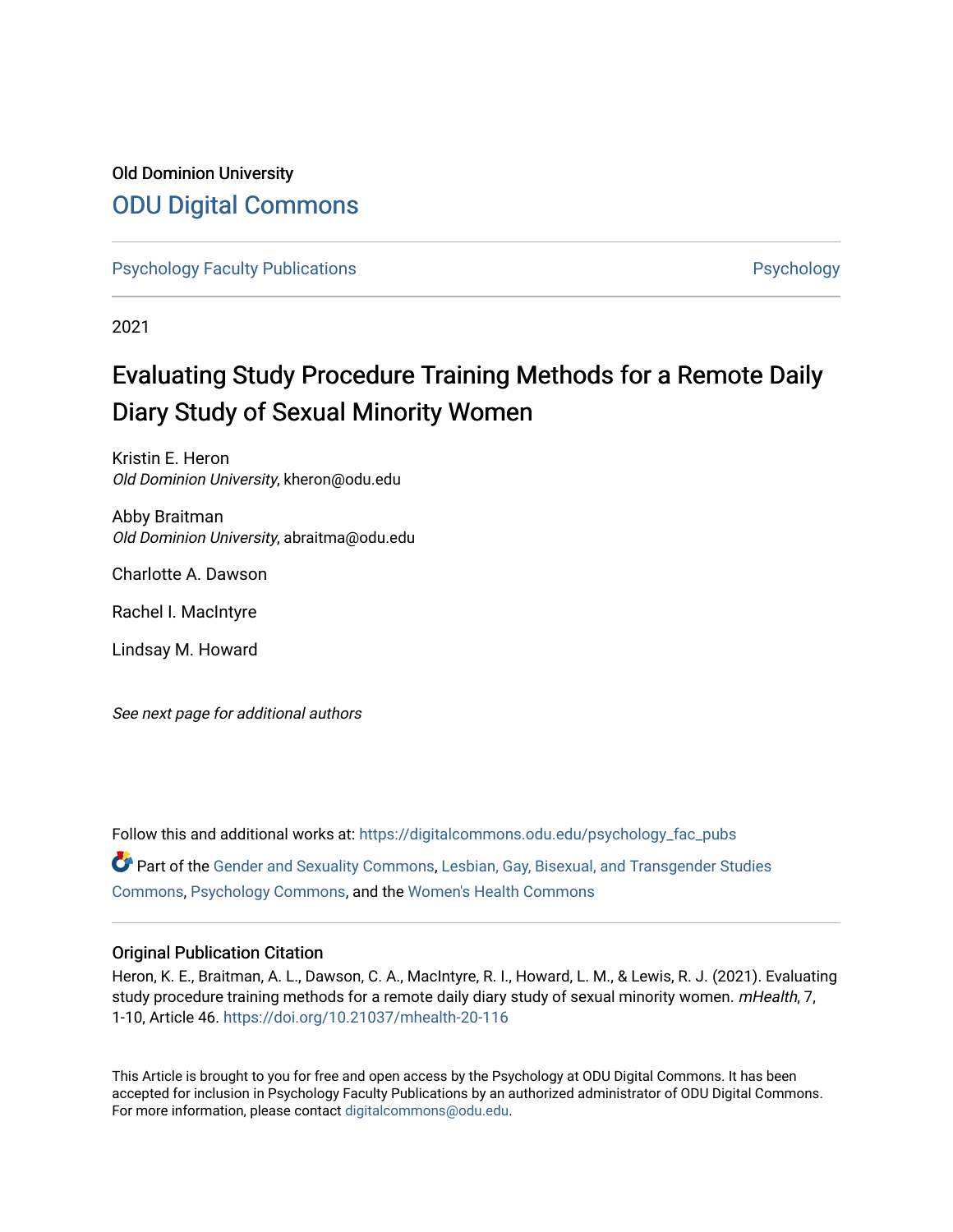# Authors

Kristin E. Heron, Abby Braitman, Charlotte A. Dawson, Rachel I. MacIntyre, Lindsay M. Howard, and Robin J. Lewis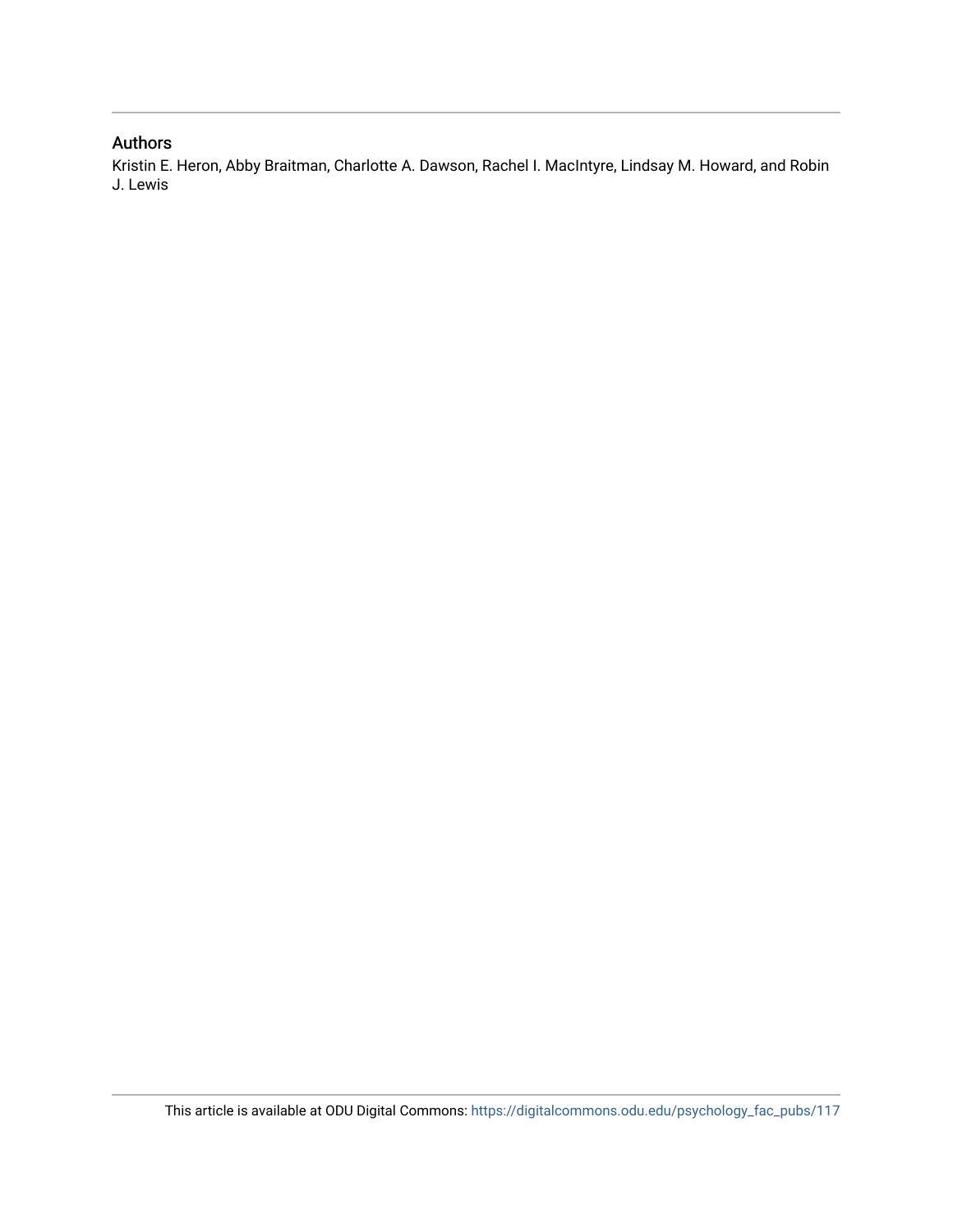

# Evaluating study procedure training methods for a remote daily diary study of sexual minority women

Kristin E. Heron<sup>1,2</sup>^, Abby L. Braitman<sup>1,2</sup>, Charlotte A. Dawson<sup>2</sup>, Rachel I. MacIntyre<sup>2</sup>, Lindsay M. Howard<sup>2</sup>, Robin J. Lewis<sup>1,2</sup>

1 Department of Psychology, Old Dominion University, Norfolk, VA, USA; 2 Virginia Consortium Program in Clinical Psychology, Norfolk, VA, USA *Contributions:* (I) Conception and design: KE Heron, AL Braitman, RJ Lewis; (II) Administrative support: None; (III) Provision of study materials or patients: KE Heron, AL Braitman, CA Dawson, RJ Lewis; (IV) Collection and assembly of data: KE Heron, AL Braitman, CA Dawson, RJ Lewis; (V) Data analysis and interpretation: All authors; (VI) Manuscript writing: All authors; (VII) Final approval of manuscript: All authors. *Correspondence to:* Kristin E. Heron, PhD. Old Dominion University, 250 Mills Godwin Building, Norfolk, VA 23529, USA. Email: kheron@odu.edu.

> **Background:** Ecological momentary assessment (EMA) methods can be used to remotely assess physical and mental health in daily life for hard-to-reach, marginalized, and geographically dispersed populations in the U.S., such as sexual minority women (e.g., lesbian, bisexual). However, EMA studies are often complex, and engaging participants from afar can be a challenge. This study experimentally examined whether adding videos to written recruitment materials would improve consent rates, reduce dropout rates, and improve survey completion rates for an online daily diary study.

> Methods: As part of a 2-week study of same-sex female couples' health, 376 women ages 18–35 were recruited from across the U.S. using a market research firm. Couples were randomized to an introductory information condition (written + video materials or written-only materials) prior to informed consent.

> Results: Overall, 97.1% of eligible women reviewed introductory materials and of these 96.7% consented; consent rates did not differ by condition (written + video: 97.1%, written-only: 97.1%). Dropout rates were low (5.4%) and survey completion rates were high (90.4% of surveys completed); there were no group differences for study dropout (written + video: 3.6%, written-only: 7.0%) or survey completion (written + video: 92.5%, written-only: 88.4%). Data from women randomized to receive videos indicated more than half (53.3%) did not watch any of the five videos in full. However, among those who viewed the videos, time spent watching videos, watching more videos in full, and watching at least one video in full were each positive associated with survey completion rates.

> **Conclusions:** In summary, we had high consent rates, low dropout rates, and high survey completion rates regardless of video instructions. Although sexual minority women can be hard to reach, our potential participants appeared highly motivated to take part in research, and thus video recruitment materials were not necessary to improve participation. Future experimental research to maximize EMA study design and implementation could be important for populations less inclined to participate in EMA studies, or who are less familiar with research.

> Keywords: Sexual minorities; women's health; ecological momentary assessment (EMA); training activities; compliance

Received: 14 April 2020; Accepted: 18 September 2020; Published: 20 July 2021. doi: 10.21037/mhealth-20-116 **View this article at:** http://dx.doi.org/10.21037/mhealth-20-116

^ ORCID: 0000-0002-7452-876X.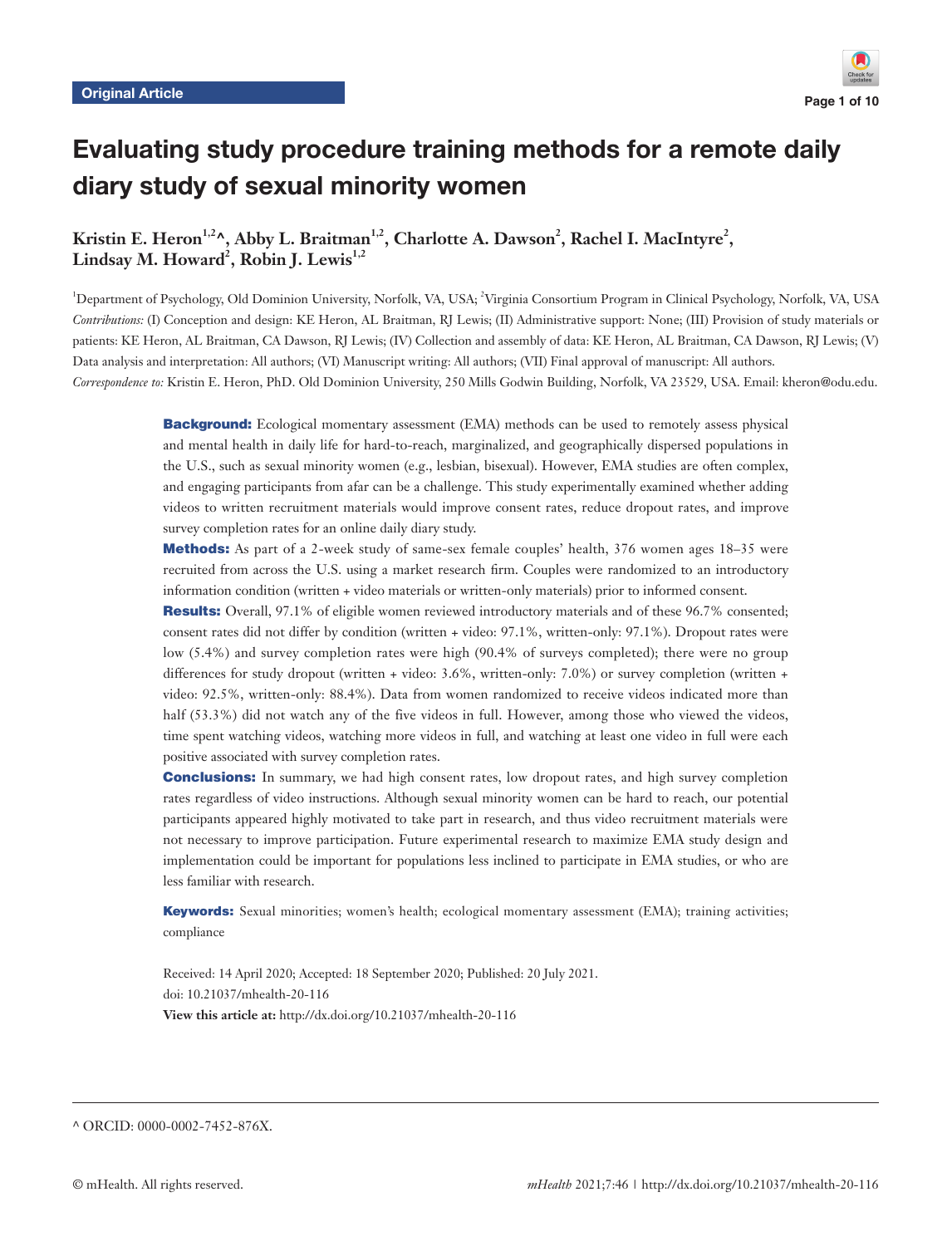#### Introduction

Ecological momentary assessment (EMA) has emerged as a methodology that allows researchers to examine thoughts, feelings, and behaviors in real-time. The term EMA is used to describe a range of assessment methods that involve collecting data one or more times throughout the day over a specified time period (typically days or weeks). As mobile technology has advanced, self-report EMA data collection is often accomplished using small electronic devices, such as smartphones. The benefits of EMA are discussed at length elsewhere (1-5), but in brief, EMA has several advantages over cross-sectional and traditional longitudinal designs: it minimizes recall bias in self-report assessments, provides data to examine both between- and within-person differences and temporal associations, and maximizes the ecological validity of the data being collected by allowing researchers to remotely assess behaviors as well as internal and physiological states as they naturally occur in daily life (1,6).

An additional logistical advantage of EMA methods is that research can be conducted remotely, with participants never having to come into a research office. Remote assessment can be particularly useful when assessing the daily life of hard-to-reach populations, as gathering adequately sized samples requires a large recruitment radius, making it nearly impossible to meet face-to-face with all participants. One such population that poses recruitment challenges is sexual minority individuals (e.g., lesbian, gay, bisexual), who, in the U.S., are marginalized as well as geographically dispersed (7). Although being able to remotely assess such populations is a notable advantage of EMA, these studies are often complex and finding ways to engage potential participants from afar can be challenging.

Researchers face a variety of obstacles when attempting to recruit and engage hard-to-reach populations that includes obtaining high quality samples of relatively small populations (8). The use of EMA methods adds an extra layer of difficulty to this process given that EMA may require participants to use familiar devices in new ways (e.g., accessing email/text messages regularly to complete surveys, using an app to answer surveys) or even to use devices that may be new to them entirely (e.g., smartphones, wearable accelerometers). Prior research suggests that beyond the equipment itself, participants may also experience uncertainty about how to answer survey prompts (9). The novelty of the EMA equipment and procedures in addition to the responsibility of engaging in study procedures each day can be burdensome for participants (9). It can also

be challenging for researchers to appropriately engage participants to ensure sufficiently high compliance with the study protocol (10,11). To increase study compliance and data quality, EMA best practices suggest that it is essential to train participants on all EMA procedures, including how to adequately complete and manage the prompts (9,10,12). This is most commonly done in person to allow researchers to explain the procedures directly. However, when assessing hard-to-reach populations, it is nearly impossible to provide in-person training if participants are geographically dispersed.

One way in which EMA researchers might address the issue of training remote samples is by creating training videos to stand in lieu of in-person training sessions. The use of video as a substitute for face-to-face training has become increasingly common in education and industry, allowing individuals more flexibility in their often-busy schedules (13). Results from the online education literature suggest there are no differences in comprehension between students who receive instruction via video versus in person (13). In addition, past research suggests the use of video instructions is useful in teaching skills, such as implementing behavior-analytic techniques often used in autism interventions (14) and increasing patient compliance in completing preparation tasks prior to medical procedures (15). Research has also found that compared to written materials, video instructions increased participant performance in software training tasks (16), suggesting that video may be an appropriate mode to instruct participants on using new technology.

Given the promising findings of previous research using video instructions, the primary aim of the present study was to experimentally examine whether adding videos to more commonly used written recruitment materials would improve study consent, reduce study dropout, and improve survey completion rates for a remote study that collected daily data during a two-week period from sexual minority women living across the U.S. As part of a larger study (17), an experimental design feature was built in such that participants were assigned to either receive written materials only or receive the same written materials plus the information displayed in video format. A secondary aim of the present study was to examine whether time spent reviewing the online video materials was associated with the aforementioned outcomes, as this may indicate if engagement with the videos led to better outcomes.

We present this article in accordance with the MDAR checklist (available at http://dx.doi.org/10.[21037/](http://dx.doi.org/10.21037/mhealth-20-116)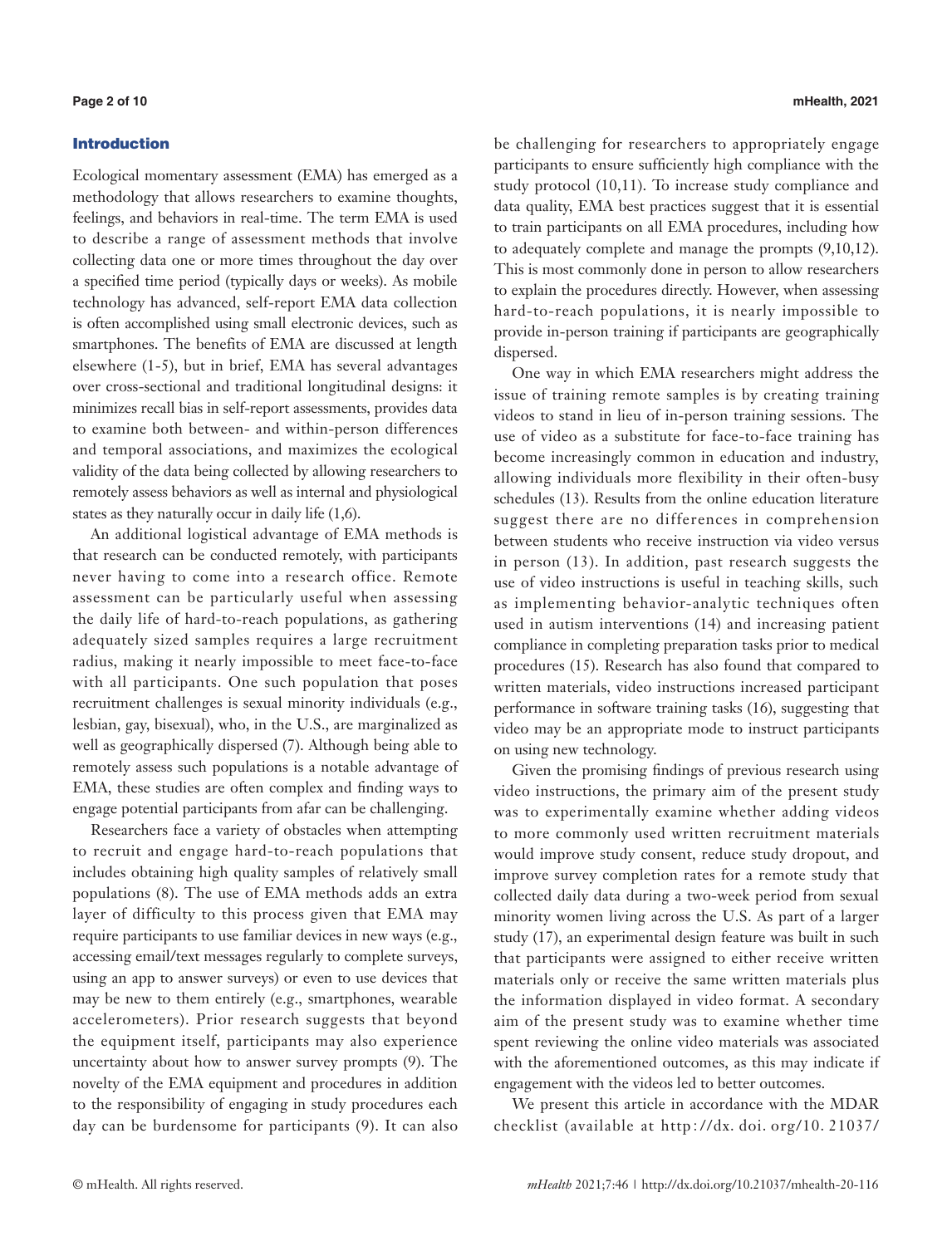#### **mHealth, 2021 Page 3 of 10**

[mhealth](http://dx.doi.org/10.21037/mhealth-20-116)-20-116).

### **Methods**

#### *Participants and recruitment*

As part of a larger study, 376 young sexual minority women (188 female same-sex couples) were recruited by a market research firm that specializes in recruiting LGBTQ (lesbian, gay, bisexual, transgender, queer or questioning) individuals. All participants met the following criteria: age 18–35, identifies as cisgender female, in a romantic relationship with a woman for at least 3 months, sees partner in person at least once a week, and able to respond to daily surveys between 6 am and 12 pm. Both members of the couple had to be willing to participate to be included. As the larger study focused on relationship factors and alcohol use, in order for a couple to be eligible for the study, at least one participant in each couple had to report being only or mostly attracted to women, had to drink at least three days in the past two weeks, and have at least one binge drinking episode (i.e., 4 or more drinks in one sitting) in the past two weeks. In addition, participants were ineligible if their partner did not consent (i.e., both partners had to consent) or if their partner did not complete the baseline survey (i.e., both partners had to complete baseline prior to being eligible for the daily surveys). In order to participate in the study, all participants had to provide informed consent.

*Figure 1* shows a flow diagram of participants as they moved through the study. There was some complexity in the enrollment process in that participant eligibility was contingent not only on their own responses, but also their partners' responses. For example, as shown in *Figure 1,* there were two separate phases when participants were withdrawn from the study by the researchers: first, 17 participants who consented to participate were withdrawn because their partners did not consent, and second, one additional participant was withdrawn by the researchers after consenting and completing the baseline survey because her partner did not complete the baseline survey. There were also three different times in the study when participants dropped out: prior to completing the baseline survey, prior to beginning the daily surveys, or during the daily surveys.

Demographic data are only available for participants who were eligible to participate and completed the baseline survey. In total, 326 women provided demographic information, with a mean age of  $27.57$  years (SD =3.65, range, 19–35). Most (88.3%, n=288) identified as non-Latina. Participants predominately identified as White/ Caucasian (71.5%, n=233), with a minority identifying as multiracial (10.4%, n=34), Black/African American (8.6%, n=28), Asian/Asian American (5.8%, n=19), American Indian/Alaska Native (0.6%, n=2), or another race (3.1%,  $n=10$ ).

### *Written and video materials*

Written and video materials were developed to explain the purpose of the study, the process for completing the baseline and daily surveys, and the risks and benefits of participation. The introductory materials also included a statement about the researchers' commitment to being inclusive and sensitive, and noted that some questions may not be ideally phrased (e.g., terminology regarding sexual minority individuals in some well-validated questionnaires may be dated). The written materials corresponded to the information as what was presented in the videos, and both conditions included information similar to what would be presented to participants as part of the screening/ recruitment process and informed consent process of an in-person study that involved EMA methods. The written content that was presented to all participants is available as part of the larger study protocol (17). Based on the written materials, five videos were professionally developed. Each video showed a member(s) of the research team in an office setting describing the relevant study-related material. Each video was brief, ranging from 1 minute and 33 seconds to 2 minutes and 29 seconds (total video time: 10 minutes 8 seconds; average video time: 2 minutes 2 seconds). The five video topics were: (I) background on the study; (II) general study procedures; (III) compensation information; (IV) benefits and risks; (V) survey content information.

To deliver the written and video materials, two separate online surveys were developed, one for the writtenonly content and one for the written + video content. The content was presented on five separate "pages" and participants were required to progress through them in order. For the written-only condition, participants only saw the written information regarding the study. For the written + video condition, participants saw the video and could scroll down on the page to view the text. The video on each page began automatically and participants could pause or stop the video at any time. They also were able to progress to the next page without finishing the video (although they were not explicitly told this was an option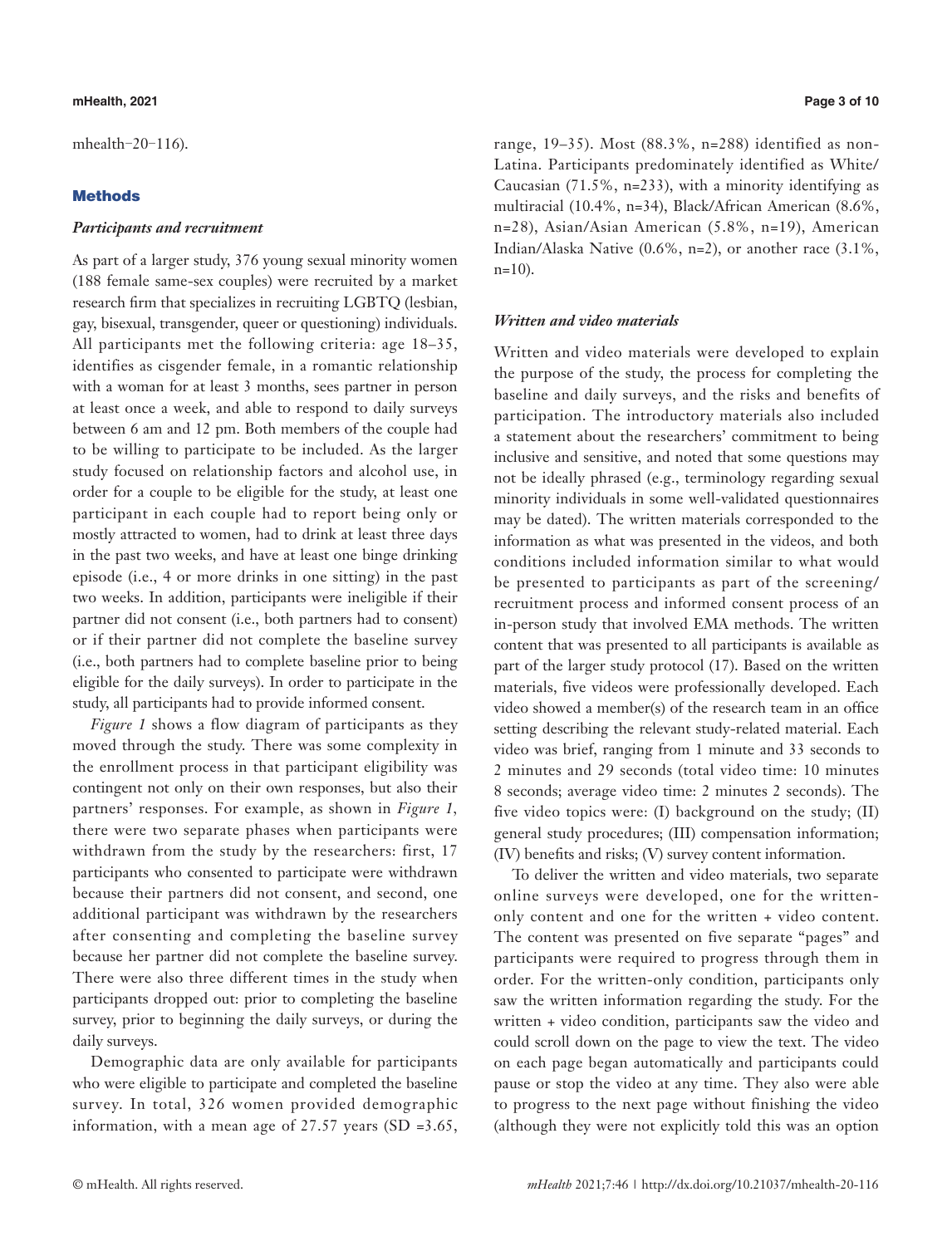or encouraged to do so). The survey automatically tracked the time participants spent on each page (i.e., reviewing videos and/or written materials). We did not have a video only condition (without any written materials) because most EMA studies provide written materials during in-person studies, so it would be unusual to only provide verbal (or video) instructions.

### *Procedures*

The study procedure was reviewed by the Old Dominion University Institutional Review Board (#839097) and it conforms to the provisions of the Helsinki Declaration (as revised in 2013). To evaluate the effectiveness of the videos, couples were randomized in blocks of six to either the written + video group (videos plus corresponding written materials) or written-only group (only received information in the written format). Couples were randomized, as opposed to individuals, to reduce the possibility of contamination between partners. Participants were blind to condition but the researchers were not, as they had to email the appropriate instructions to participants. Once a couple expressed interest in the study and was determined to be eligible, each person received a separate email from research staff informing them of their eligibility and reminding them that informed consent was needed from both partners to participate. This email also contained the link to either the written + video group or written-only group online survey. The survey for the written + video group included the five videos with the corresponding written materials below each video, while the survey for the written-only groups only contained the text information.

After reviewing the introductory information (either written or written + video), participants were presented with the informed consent document. If participants did not complete the review of information and consent within 2–3 days, they received a maximum of two reminder emails (approximately 2–3 days apart). To continue in the larger study, both partners in the couple were required to provide informed consent before being sent the baseline survey. Upon completion of the baseline surveys by both partners, participants started the 14 days of daily surveys followed by an end of study survey. All of the surveys were distributed online, delivered via email, and completed by participants remotely (i.e., no face-to-face contact with the research team). Surveys could be completed in their web browser, so no specific apps were required. Each participant could receive up to \$77 for her participation (\$25 USD

for completing the baseline survey, \$3 USD for each daily survey, and \$10 USD as a bonus for completing at least 80% of the daily surveys). Additional procedural details for the larger study are reported elsewhere (17).

### *Measures*

To examine the primary aim of the present study, the experimental conditions (written + video and writtenonly) were compared across protocol outcome measures, including consent rates, dropout rates, and daily diary survey completion rates. Below is a description of how each of these constructs was operationalized in this study.

#### **Consent**

Consent was determined based on whether participants decided to participate or not after reviewing the introductory materials and consent form. This was coded as 0 (*no*) or 1 (*yes*) for all individuals who received the emailed invitation with study materials and accessed the video/ written materials.

### **Drop out**

After consenting to participate, there were three different times when participants dropped out of the study, as shown in *Figure 1*. Participants were considered dropped out if they did not complete the baseline survey, did not complete any of the daily surveys, or if they requested to drop out during the 14 days of daily surveys. Given the low dropout rates, we created a composite variable that represents whether participants dropped out at any time during the study, which was coded as 0 (*no*) or 1 (*yes*).

#### **Daily diary survey completion**

The daily diary completion was the total number of daily surveys completed by participants. This was calculated for all individuals who consented to participate, completed baseline, and did not drop out of the study.

#### **Video viewing characteristics**

For participants assigned to the written + video condition, we calculated the time spent on the video pages, the number of videos watched in full, and whether any videos were watched in full. Although we cannot know if participants actually watched the videos, the video started automatically on each page and the time participants spent on each page was recorded. To calculate the *total time spent on the videos* we summed the time spent on each of the five video pages.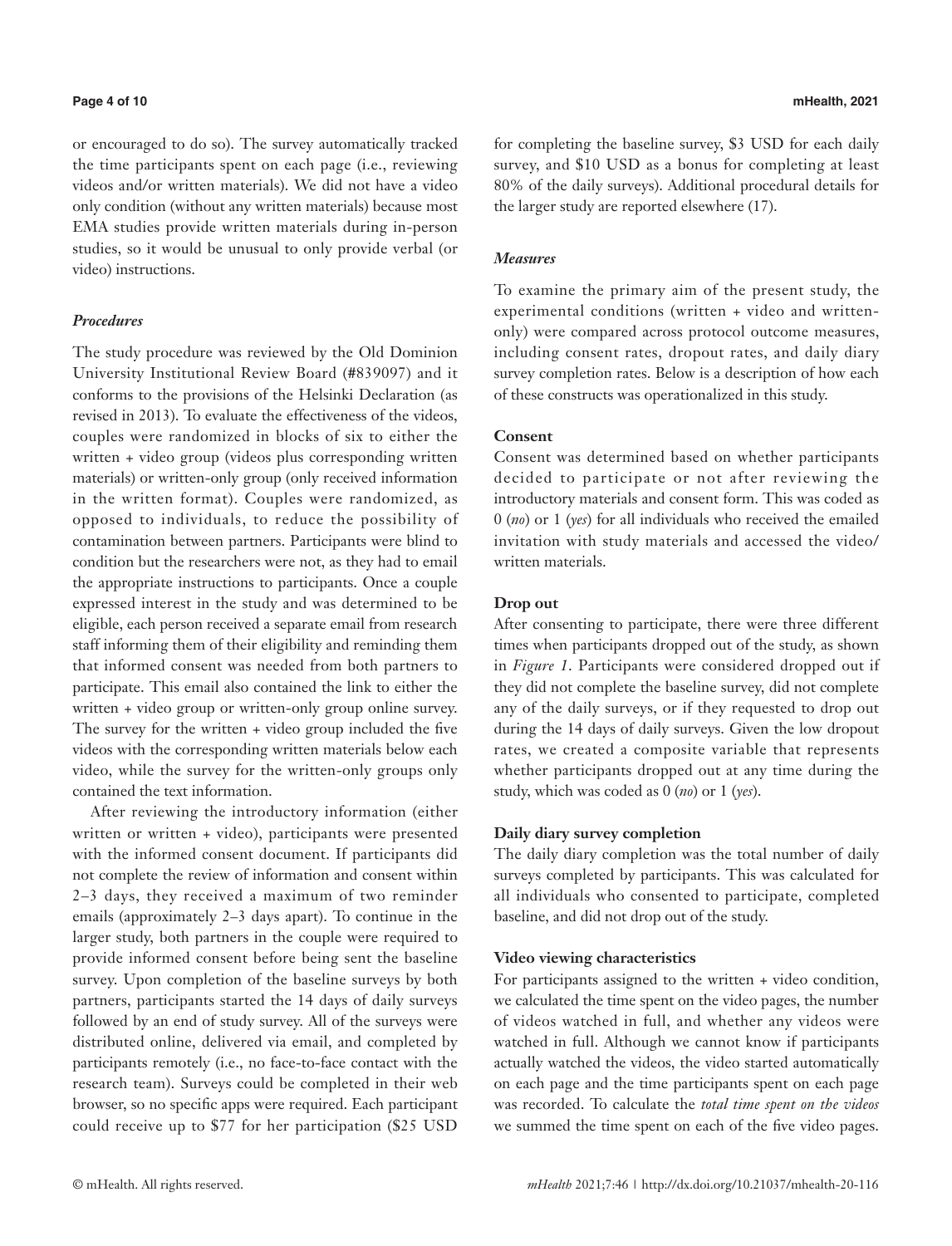

**Figure 1** Study flow diagram differentiating across written-only ("written") or video + written ("video") conditions.

There were instances when participant spent a very long time on a video (presumably they walked away from the screen and/or were doing something else after the video finished). In order to not inflate the time spent on the videos, in cases where participants spent a very long time on the page (operationalized as more than double the length of the video) the length of time was reduced to double the length of time of the video (with the idea being that some participants may have wanted to watch a video again). The *number of videos watched in full* was calculated (with a buffer of 10 seconds, i.e., if participants stopped the video with 10 seconds or less to go, it was counted as watched in full), and ranged from 0 to 5. Finally, we were interested in whether participants *watched any video in full*, which was coded as 1

(*yes*) or 0 (*no*).

#### *Data analytic plan*

Prior to conducting analyses, we first examined whether the two groups were equivalent on available demographic and study-eligibility characteristics. Then, given that individuals (level 1) were nested within couples (level 2), all analyses were conducted using multilevel modeling using the HLM software (18). For each analysis, deviance statistics were compared for models with random versus fixed slopes, and the random slope was kept in the final model only if it significantly improved model fit or the slope had significant variability (time spent watching videos predicting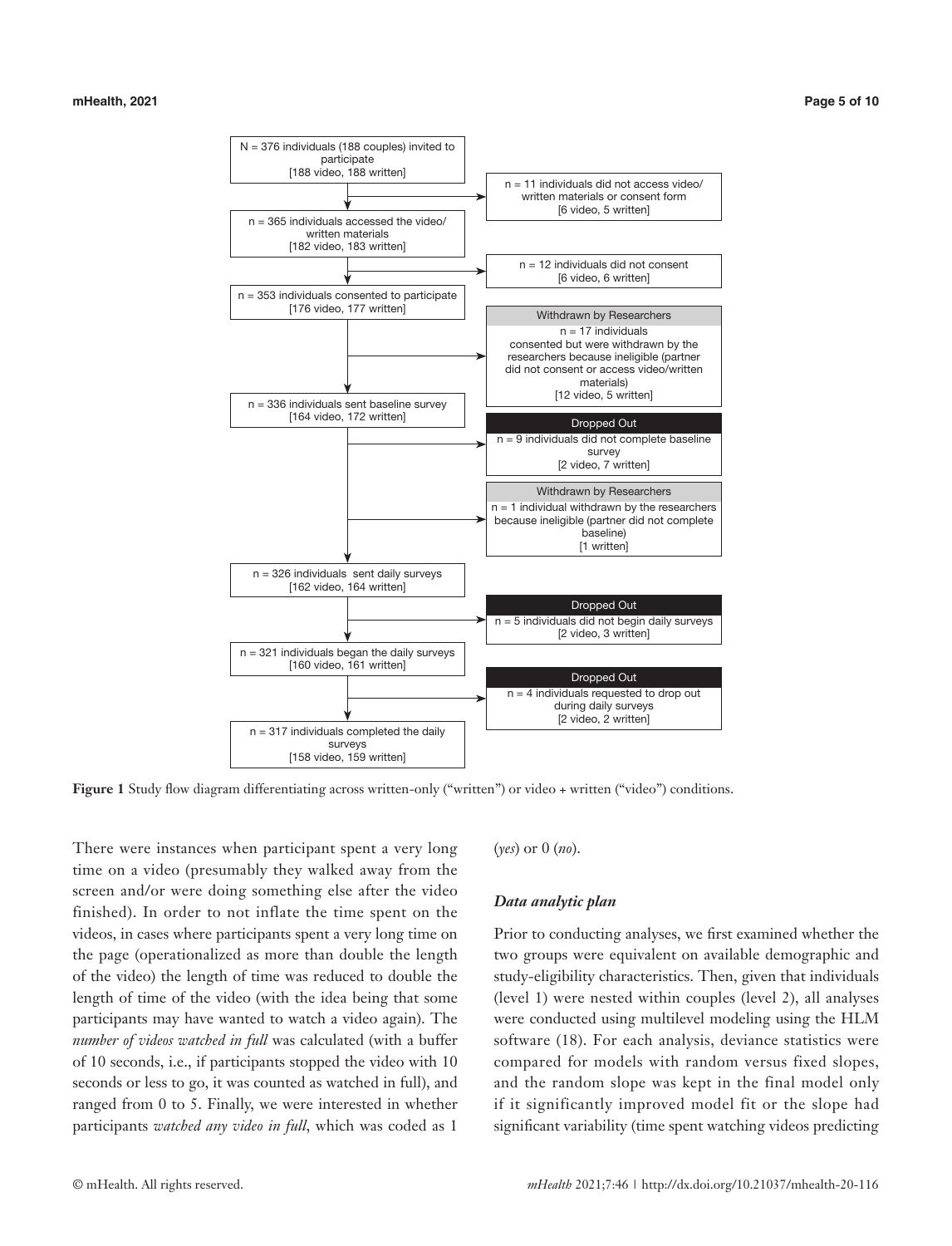|                                       | Consent |       |      |              | <b>Dropout</b> |       |      |              | Completion rate |         |
|---------------------------------------|---------|-------|------|--------------|----------------|-------|------|--------------|-----------------|---------|
|                                       | B       | P     | 0R   | 95% CI       | B              | P     | OR   | 95% CI       | B               | P       |
| Group                                 | $-0.02$ | 0.968 | 0.97 |              | $-0.66$        | 0.309 | 0.52 |              | 0.50            | 0.141   |
| Time spent $T$                        | 0.00    | 0.829 | 1.00 | [0.99, 1.01] | $-0.004$       | 0.101 | 1.00 | [0.99, 1.00] | $0.002*$        | < 0.001 |
| Number of videos watched <sup>T</sup> | 0.13    | 0.653 | 1.14 | [0.64, 2.01] | $-0.56$        | 0.134 | 0.57 | [0.27, 1.19] | $0.26*$         | < 0.001 |
| Any videos watched <sup>T</sup>       | $-0.13$ | 0.896 | 0.87 | [0.12, 6.62] | $-0.46$        | 0.572 | 0.63 | [0.13, 3.17] | $0.89*$         | 0.002   |

OR, odd ratio; Robust standard errors were used for all analyses. Unit-specific models were used for the Bernoulli-distributed outcomes. \*, P<0.05; <sup>†</sup>, the reduced sample of the video group only (n=180 for consent, n=164 for dropout, n=158 for compliance).

completion rate and number of videos watched predicting completion rate). For all other analyses, the models with fixed slopes were reported. Time spent watching the videos and number of videos watched were both grand-mean centered for the multilevel analysis. The full sample was used for analyses where group assignment (written-only or written + video) predicted consent, dropout, and survey completion rate in separate models. The sample was then narrowed to only the written + video group for analyses where video watching (time spent, number of videos, or watching any videos) predicted consent, dropout, and survey completion rate in separate models.

#### **Results**

#### *Consent, dropout, and daily survey completion*

The two groups were first compared on screening survey characteristics to examine whether randomization worked. The groups were not significantly different across age, attraction, sexual identity, time in relationship, number of drinking days in the past two weeks, or highest number of drinks. The proportion of participants seeing their partner 6-7 days per week was significantly higher in the writtenonly group ( $n=161$ ; 88.0%) than the written  $+$  video group (n=138; 75.8%). However, this variable (frequency of seeing their partner) was not significantly associated with any of the outcome variables (i.e., rates of consent, dropout, or compliance) and thus was not included as a covariate in the main analyses.

*Table 1* presents the effect of group on consent rates, dropout, and daily survey completion rates. Across both experimental groups, the number of eligible participants who reviewed the written-only/written + video materials was very high with 365 of the 376 potentially eligible women (97.1%) accessing the online survey they were sent

with the introductory materials. Of the 365 women who reviewed the materials, 96.7% (n=353) consented. As shown in *Table 1,* consent rates did not differ by experimental condition (P=0.968), with 96.7% of each group consenting to participate (i.e., 6 participants in each group did not consent).

Regarding study dropout, overall dropout was low. As shown in *Figure 1,* a total of 18 participants dropped out of the study (9 did not complete baseline, 5 did not begin the daily surveys, and 4 requested to drop out during the daily surveys) and 317 individuals successfully completed the study, indicating that 5.4% (18 of 335) of eligible and consented participants dropped out of the study. Six participants in the written + video group dropped out (3.6%; 6 of 164), and 12 participants in the written-only group dropped out (7.0%; 12 of 171). As shown in *Table 1,* there was no significant difference in dropout rates between the two groups  $(P=0.309)$ .

Of the 317 participants who completed the daily portion of the survey, overall daily survey completion rates were high with participants completing a mean of 12.66 (SD =2.34) of the 14 daily surveys (90.4%). Participants who received the written-only materials completed a mean of 12.37 (SD = 2.53) days of the daily surveys  $(88.4\%)$  and those assigned to the written + video group completed a mean of 12.95 (SD = 2.11) days of the daily surveys  $(92.5\%)$ ; these group differences were not statistically significant as is shown in *Table 1* (P=0.141).

#### *Video viewing characteristics*

A secondary aim of the study was to explore the timing data from those participants who were assigned to the written + video condition. Overall, participants spent an average of 293.97 seconds (SD =227.95) or 4 minutes and 54 seconds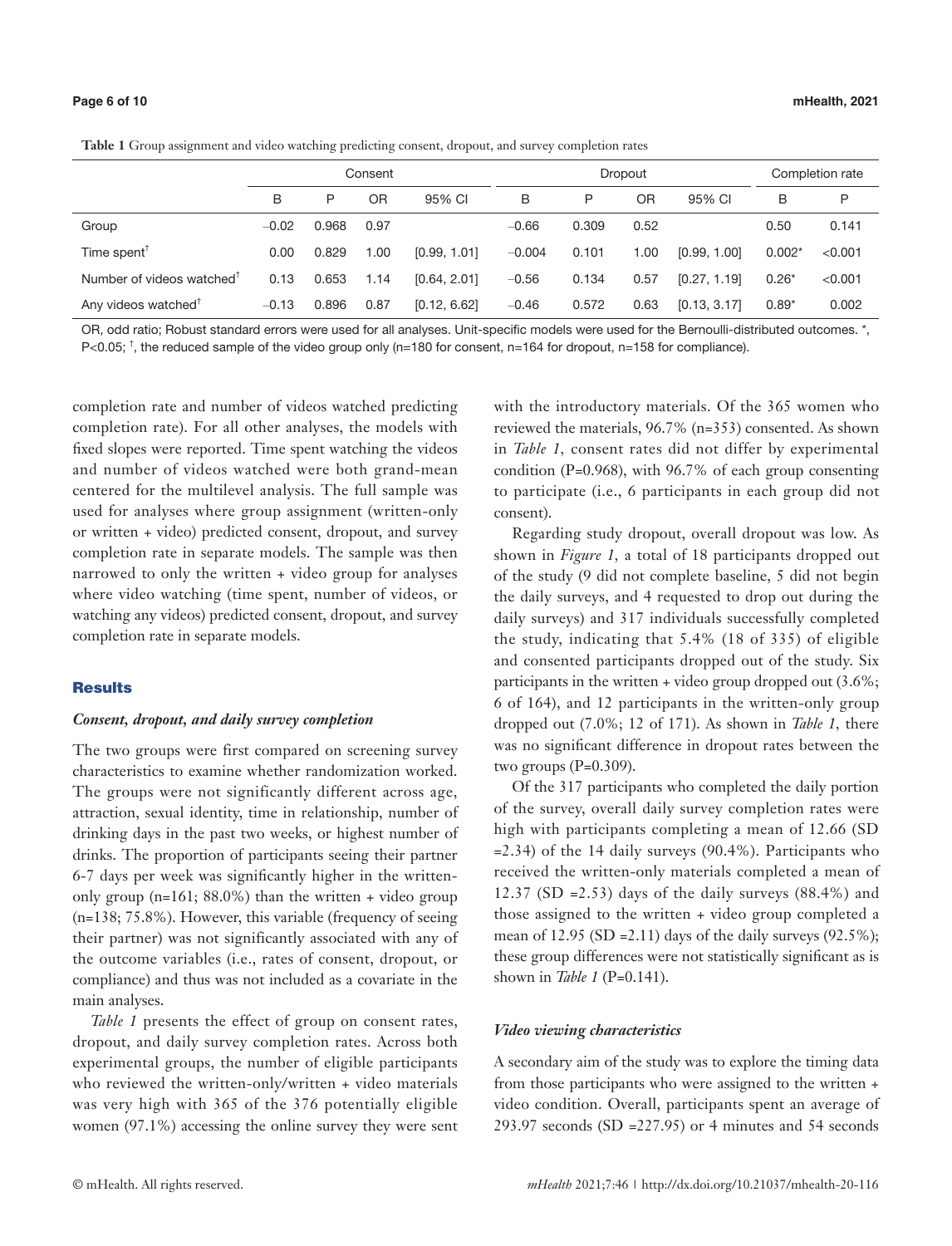#### **mHealth, 2021 Page 7 of 10**

**Table 2** Time spent watching videos

| Video                               | Actual length (s) | M(s)  | <b>SD</b> | % watched full video |
|-------------------------------------|-------------------|-------|-----------|----------------------|
| Video 1: Study Background           | 112               | 54.73 | 60.30     | 32.2%                |
| Video 2: General Procedures         | 131               | 51.79 | 64.43     | 27.9%                |
| Video 3: Compensation               | 149               | 39.26 | 49.58     | 12.3%                |
| Video 4: Benefits and Risks         | 123               | 42.24 | 49.48     | 11.2%                |
| Video 5: Survey Content Information | 93                | 36.31 | 39.05     | 14.0%                |

s, seconds.

reviewing the videos, which is about half of the total time of all videos (10 minutes 8 seconds total). As described previously, we also created a variable that reflected whether a participant watched each video in full. Across the sample of participants in the video condition, 6.7% (n=12) watched all of the videos in full, 1.7% (n=3) watched four videos, 5.0% (n=9) watched three videos, 8.9% (n=16) watched two videos, 24.4% (n=44) watched one video, and 53.3% (n=96) did not watch any of the videos in full. *Table 2* presents the actual duration of each video, mean length of time participants spent watching each video, and the percent of participants who watched each video in full. Next, we explored how time spent watching the videos was associated with our primary outcome variables. As is shown in *Table 1,* participants who spent more time watching the videos, watched more of the videos in full, and watched at least one video in full had higher survey completion rates than participants spending less time watching videos and watching fewer videos in full (Ps<0.002). There were no effects of any of these video watching characteristics on consent or dropout rates.

#### **Discussion**

The goal of the present study was to examine if video presentation of information improved study consent, reduced study dropout, and/or improved daily survey completion rates among a hard-to-reach population accessed remotely. This was accomplished by embedding an experimental design into a larger study that enrolled same-sex female couples who completed a 14-day daily diary protocol. This was one of the first studies that used remote online daily diary collection methods with same-sex female couples, and thus, when planning this study, we were concerned about participant engagement and compliance with the study procedures. As a result, we developed a series

of videos to explain the research goals and procedures to participants, and decided to build a design feature into the study to evaluate the utility of these video instructions. In sum, we had very high consent rates (97.1%), very low dropout rates (5.4%) and very high daily survey completion rates (90.4%) across both the written-only and written + video groups, and no significant group differences were seen on any of these three outcome measures, likely, at least in part, due to ceiling and floor effects.

Although sexual minority individuals may be considered a "hard-to-reach" population, our potential participants appeared highly motivated to take part in research, and thus our findings suggest video recruitment materials were not necessary to improve participation in this study. It is likely that our sample, recruited by a market research firm that conducted initial screening of participants prior to referring them to our research team, was already familiar with online survey completion and the incentives for doing so. Further, their membership on the market research firm's panel reflects motivation to participate in research projects. However, it should be noted that it is likely only one partner within the couple was in the firm's panel prior to our study, and thus, at least half of our sample may not have been familiar with participating in psychological or health research prior to enrolling in this study. Nonetheless, the current sample may not be representative of a more general sample of sexual minority women in terms of motivation, experience with research, and familiarity with online data collection. People who are less familiar with research may need the additional modality of video instructions to complete the study successfully. In addition, the present study involved completing 14 daily surveys, with participants receiving an email each morning with the survey link. Given that our participants were all young adults ages 18–35, this is likely a task for that they already had considerable familiarity. More complex study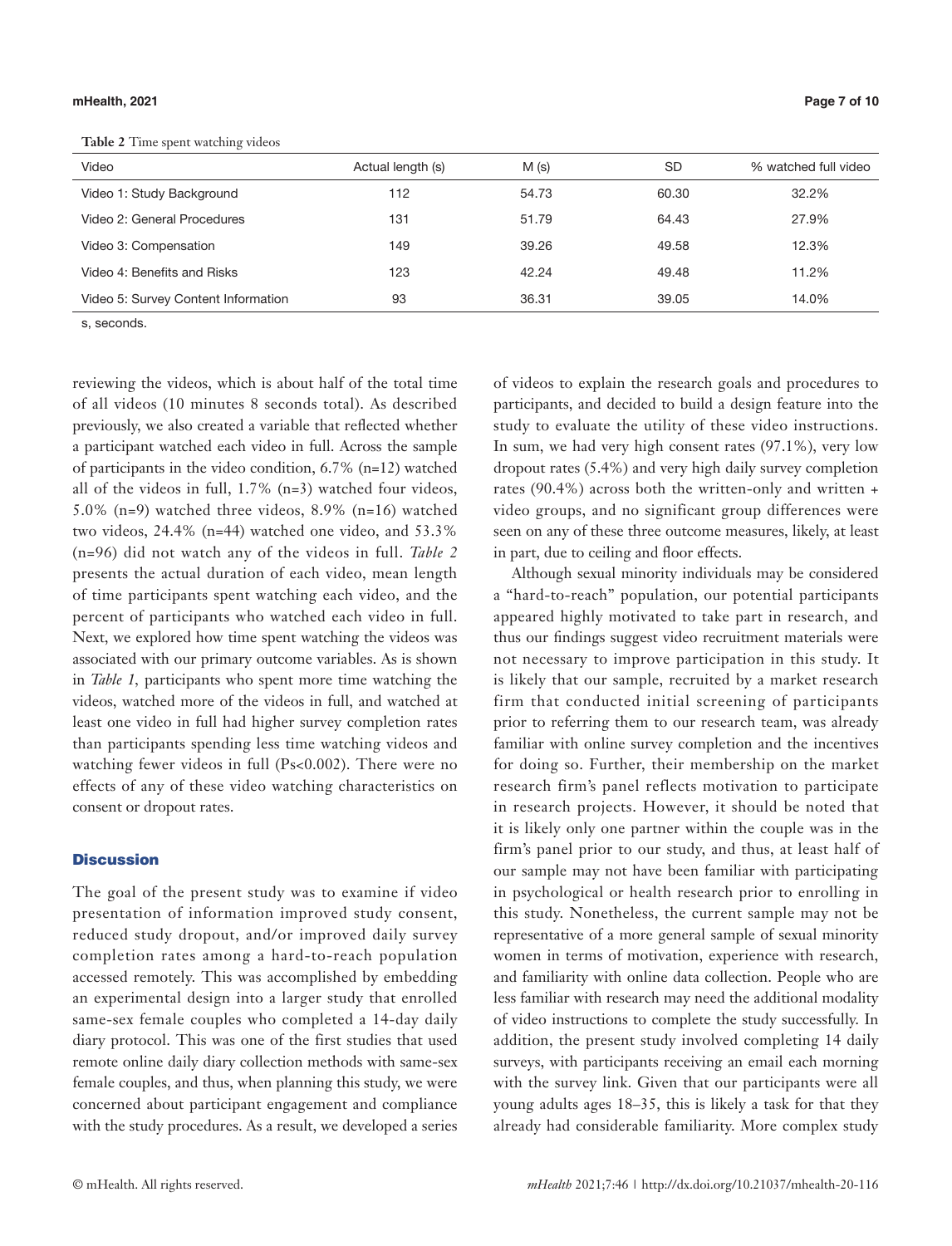In addition to our primary outcome analyses, we also explored whether characteristics of video viewing were associated with consent rates, dropout rates, and/or daily survey completion. We found that in the written + video group, participants who spent more time viewing the videos also completed more of the daily surveys. Although this finding may indicate that viewing the videos increased participants' interest and investment in the study, it is also possible (and probably more likely) that participants who were more compliant with the instructions to view the videos were also more compliant with completing the daily surveys due to underlying personality characteristics (e.g., conscientiousness). This finding could have two potential implications for future study designs. First, researchers could use pre-study activities (e.g., watching videos, reviewing study instructions, completing practice surveys) as a way to identify participants who may be at risk for study non-compliance. This approach has been used in previous EMA studies where researchers use a "practice phase" of the EMA portion of the study, which consists of completing the EMA protocol for several days, but these data are not used in analyses (19); for a few examples, see Chen, Cordier, and Brown (20) and two studies described in Zawadzki *et al.* (21). At the end of this period, participants' compliance issues could be addressed in several ways prior to continuing data collection. For example, in the Effects of Stress on Cognitive Aging, Physiology and Emotion (ESCAPE) Project, participants completed a 2-day "practice phase" of EMA data collection and only participants who completed at least 80% of all assessments during the practice phase were eligible to continue in the study (22), which can help to improve compliance for the final sample. Second, an alternative to requiring a minimum level of compliance would be to use data collected during a training or practice phase to inform the level of support that a given participant may require to achieve adequate compliance. For instance, participants who are non-compliant (or less compliant) with training or practice activities could receive additional support or reminders during the study. In order to help enhance our understanding of methodological and training issues in EMA studies, researchers could use sequential, multiple assignment, randomized trails (SMARTs), whereby

participants are randomly assigned to different follow-up or support conditions at various stages of the study (23). Such an approach could help inform future research in determining the optimal level of support that participants need, without allocating excessive resources to training of participants who may be compliant with more minimal support.

#### *Limitations and future directions*

There are several limitations in this study that must be acknowledged. These findings may not generalize to those less familiar with research, other age groups beyond young adults, and to those participating in studies using more complex data collection procedures involving devices such as an accelerometer or an app. Further, the degree to which participating as a couple may have enhanced compliance compared to individual participation is not known. Examining the benefit of video instructions or alternate training methods across a wide variety of EMA study designs, age groups, and participant characteristics is warranted. Future research using embedded design features to increase our understanding of how to maximize quality of EMA study design and implementation is essential. Information generated from these experimental manipulations may be especially important for populations less inclined to participate in EMA studies, who are less familiar with research, and who participate in studies with more complex designs.

## **Conclusions**

The embedded experimental design of this study permitted investigation of whether video-instructions were "valueadded" in terms of participant training and compliance outcomes in a 14-day daily diary study in a sample of female same-sex couples. The present sample appears to be highly motivated, and thus, compliance with the study protocol was excellent overall. Video instructions did not result in increased likelihood of consent, decreased likelihood of dropout, or contribute to more completed daily surveys. It is important to replicate these findings in samples less inclined to participate in, and less familiar with research, as well as for studies with more complex protocols (e.g., involving learning a new app or device, or participant-initiated surveys). Understanding best practices for remotely training participants is essential as researchers increasingly use complex EMA designs to collect data in real life and real time.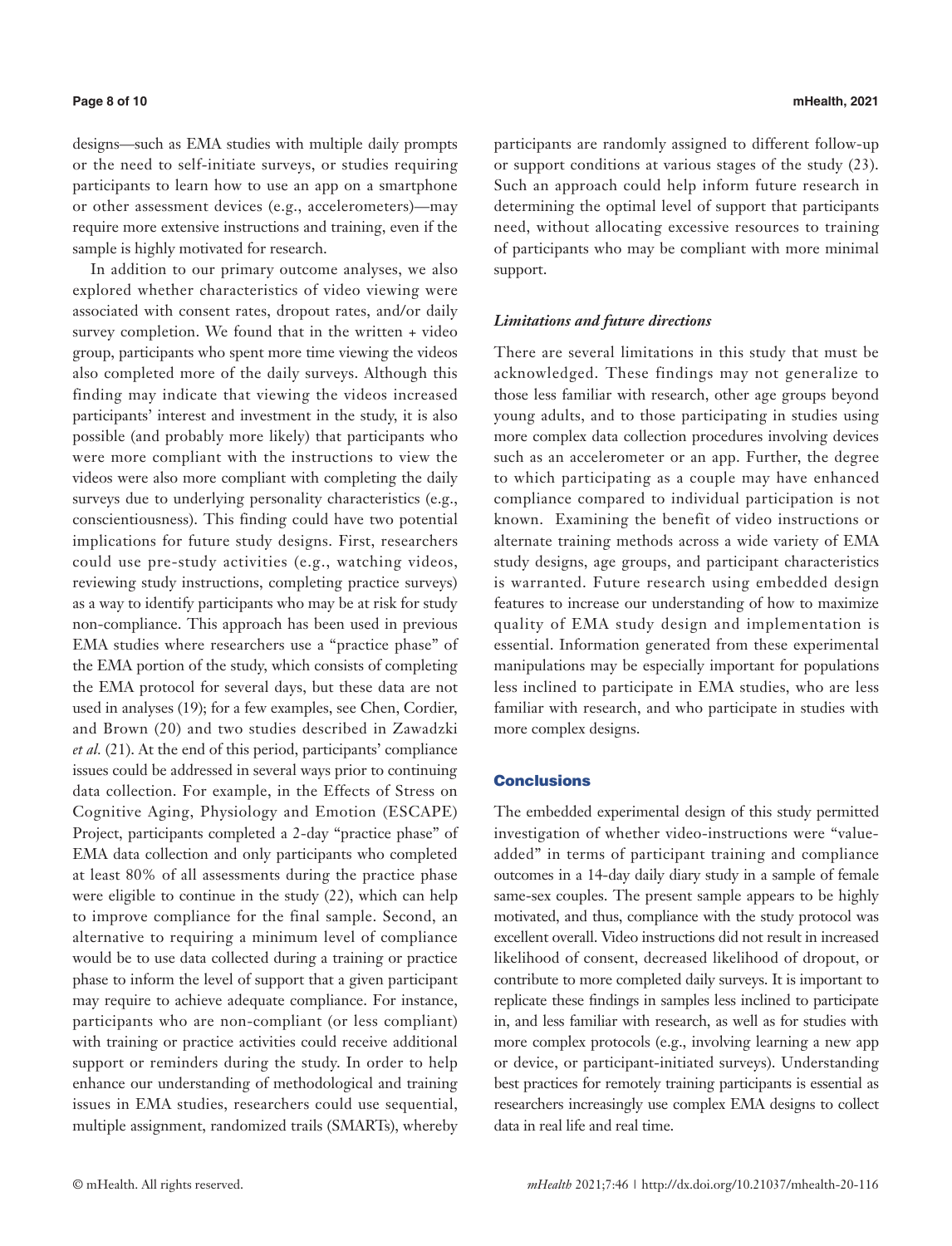#### **mHealth, 2021 Page 9 of 10**

#### Acknowledgments

*Funding:* Research reported in this publication was supported by the National Institute on Alcohol Abuse and Alcoholism of the National Institutes of Health under Award Number R15AA020424 (PI: Robin Lewis) and the National Institute on Minority Health and Health Disparities under award number R01MD012598 (PI: Kristin Heron). The content is solely the responsibility of the authors and does not necessarily represent the official views of the National Institutes of Health.

## Footnote

*Reporting Checklist:* The authors have completed the MDAR checklist. Available at http://dx.doi.org/10.[21037/](http://dx.doi.org/10.21037/mhealth-20-116) [mhealth](http://dx.doi.org/10.21037/mhealth-20-116)-20-116

*Data Sharing Statement:* Available at [http](http://dx.doi.org/10.21037/mhealth-20-116)://dx.doi. org/10.[21037/mhealth](http://dx.doi.org/10.21037/mhealth-20-116)-20-116

*Conflicts of Interest:* All authors have completed the ICMJE uniform disclosure form (available at [http](http://dx.doi.org/10.21037/mhealth-20-116)://dx.doi. org/10.[21037/mhealth](http://dx.doi.org/10.21037/mhealth-20-116)-20-116). Kristin E. Heron serves as an unpaid editorial board member of *mHealth* from February 2019 to January 2021. The other authors have no conflicts of interest to declare.

*Ethical Statement:* The authors are accountable for all aspects of the work in ensuring that questions related to the accuracy or integrity of any part of the work are appropriately investigated and resolved. The study procedure was reviewed by the Old Dominion University Institutional Review Board (#839097) and it conforms to the provisions of the Helsinki Declaration (as revised in 2013). Informed consent was taken from all participants.

*Open Access Statement:* This is an Open Access article distributed in accordance with the Creative Commons Attribution-NonCommercial-NoDerivs 4.0 International License (CC BY-NC-ND 4.0), which permits the noncommercial replication and distribution of the article with the strict proviso that no changes or edits are made and the original work is properly cited (including links to both the formal publication through the relevant DOI and the license). See: [https://creativecommons.org/licenses/by-nc-nd/4.0/.](https://creativecommons.org/licenses/by-nc-nd/4.0/)

### **References**

- 1. Smyth JM, Wonderlich SA, Sliwinski MJ, et al. Ecological momentary assessment of affect, stress, and binge-purge behaviors: day of week and time of day effects in the natural environment. Int J Eat Disord 2009;42:429-36.
- 2. Hamaker EL. Why researchers should think "withinperson": A paradigmatic rationale. In: Mehl MR, Conner TS, editors. Handbook of research methods for studying daily life. New York: The Guilford Press, 2012:43-61.
- 3. Reis HT. Why researchers should think "real-world": A conceptual rationale. In: Mehl MR, Conner TS. editors. Handbook of research methods for studying daily life. New York: The Guilford Press, 2012:3-21.
- 4. Schwarz N. Retrospective and concurrent self-reports: The rationale for real-time data capture. In: Stone AA, Shiffman S, et al. editors. The science of real-time data capture: Self-reports in health research. New York: Oxford University Press, 2005:11-26.
- 5. Schwarz N. Why researchers should think "real-time": A cognitive rationale. In: Mehl MR, Conner TS. editors. Handbook of research methods for studying daily life. New York: The Guilford Press, 2012:22-42.
- 6. Smyth JM, Stone AA. Ecological momentary assessment research in behavioral medicine. J Happiness Stud 2003;4:35-52.
- 7. Jackson CL, Agenor M, Johnson DA, et al. Sexual orientation identity disparities in health behaviors, outcomes, and services among men and women in the United States: A cross-sectional study. BMC Public Health 2016;16:807.
- 8. National Institutes of Health. The health of lesbian, gay, bisexual, and transgender people: Building a foundation for better understanding. Washington, DC: National Academies Press, 2011.
- 9. Burke LE, Shiffman S, Music E, et al. Ecological momentary assessment in behavioral research: addressing technological and human participant challenges. J Med Internet Res 2017;19:e77.
- 10. Conner TS, Lehman BJ. Getting started: Launching a study in daily life. In: Mehl MR, Conner TS. editors. Handbook of research methods for studying daily life. New York: The Guilford Press, 2012:89-107.
- 11. Kubiak T, Krog K. Computerized sampling of experiences and behavior. In: Mehl MR, Conner TS. editors. Handbook of research methods for studying daily life.